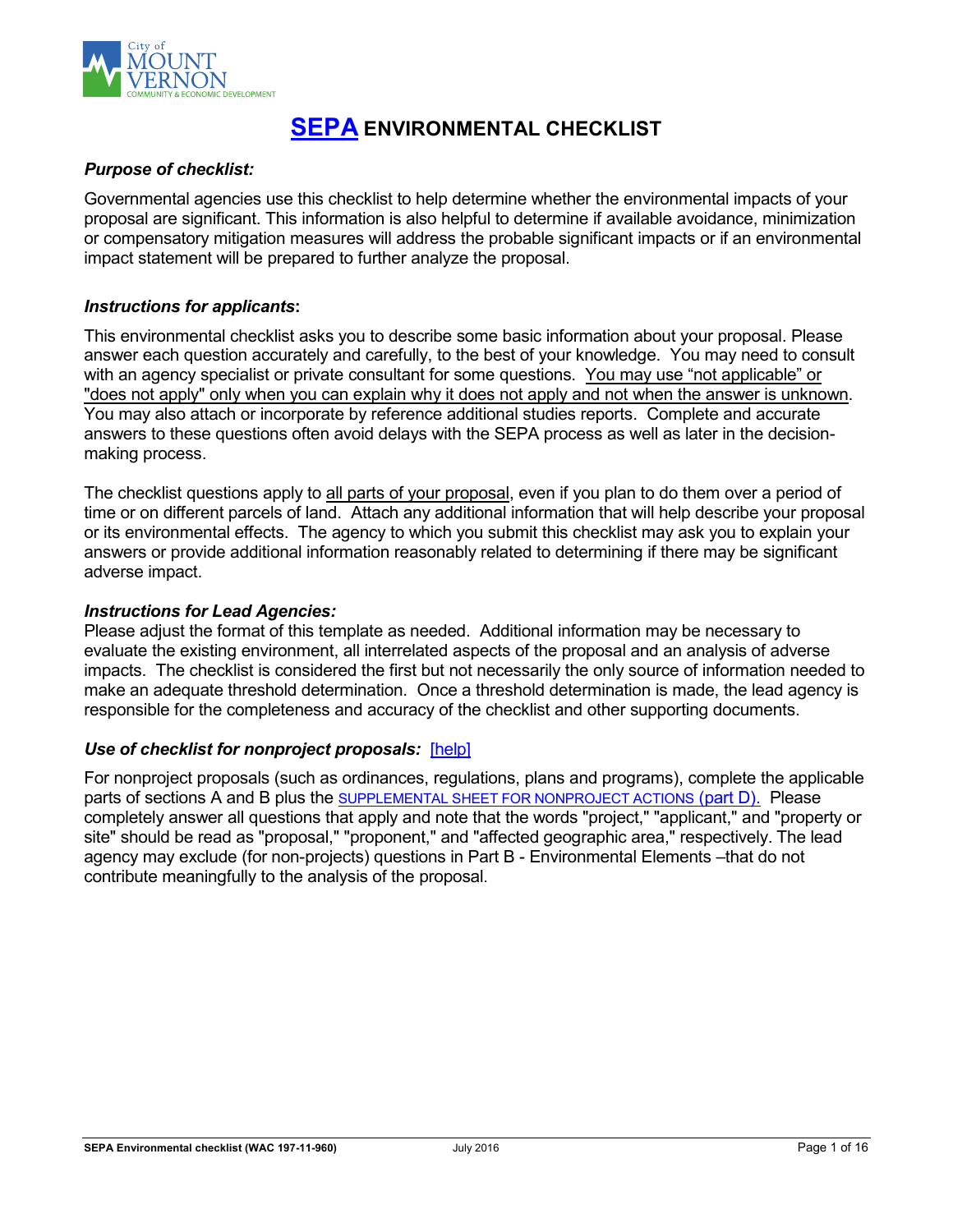# **A. Background** [\[help\]](http://www.ecy.wa.gov/programs/sea/sepa/ChecklistGuidance.html#Background)

1. Name of proposed project, if applicable: [\[help\]](http://www.ecy.wa.gov/programs/sea/sepa/ChecklistGuidance.html#Background) High Point Estates – 49 Lot Long Plat

2. Name of applicant: [\[help\]](http://www.ecy.wa.gov/programs/sea/sepa/ChecklistGuidance.html#Background) Gord Cheema – Authorized Agent: Claire Bertuleit, AVT Consulting, LLC

3. Address and phone number of applicant and contact person: [\[help\]](http://www.ecy.wa.gov/programs/sea/sepa/ChecklistGuidance.html#Background) Claire Bertuleit – AVT Consulting, LLC 1708 F St., Bellingham, WA 98225 360.527.9445

4. Date checklist prepared: [\[help\]](http://www.ecy.wa.gov/programs/sea/sepa/ChecklistGuidance.html#Background) 2/14/2019

5. Agency requesting checklist: [\[help\]](http://www.ecy.wa.gov/programs/sea/sepa/ChecklistGuidance.html#Background) City of Mount Vernon

6. Proposed timing or schedule (including phasing, if applicable): [\[help\]](http://www.ecy.wa.gov/programs/sea/sepa/ChecklistGuidance.html#Background) Land Use applications Winter/Spring 2019, start construction Summer/Fall 2019

7. Do you have any plans for future additions, expansion, or further activity related to or connected with this proposal? If yes, explain. [\[help\]](http://www.ecy.wa.gov/programs/sea/sepa/ChecklistGuidance.html#Background) No

8. List any environmental information you know about that has been prepared, or will be prepared, directly related to this proposal. [\[help\]](http://www.ecy.wa.gov/programs/sea/sepa/ChecklistGuidance.html#Background) Wetland Delineation by NW Ecological Services in March 2018 Mitigation & Bank Plan by NW Ecological Services in February 2019 Soils Report by Element Solutions in January 2019 Archaeological Report by Drayton Archaeology in January 2019 JARPA application for a Nationwide permit prepared by NW Ecological in February 2019

9. Do you know whether applications are pending for governmental approvals of other proposals directly affecting the property covered by your proposal? If yes, explain. [\[help\]](http://www.ecy.wa.gov/programs/sea/sepa/ChecklistGuidance.html#Background) None known

10. List any government approvals or permits that will be needed for your proposal, if known. [\[help\]](http://www.ecy.wa.gov/programs/sea/sepa/ChecklistGuidance.html#Background)

JARPA application will be submitted to ACOE in February 2019

A Forest Practice conversion application will be submitted

Misc. land disturbance permits through City of Mount Vernon

Preliminary & Final Plat permits through City of Mount Vernon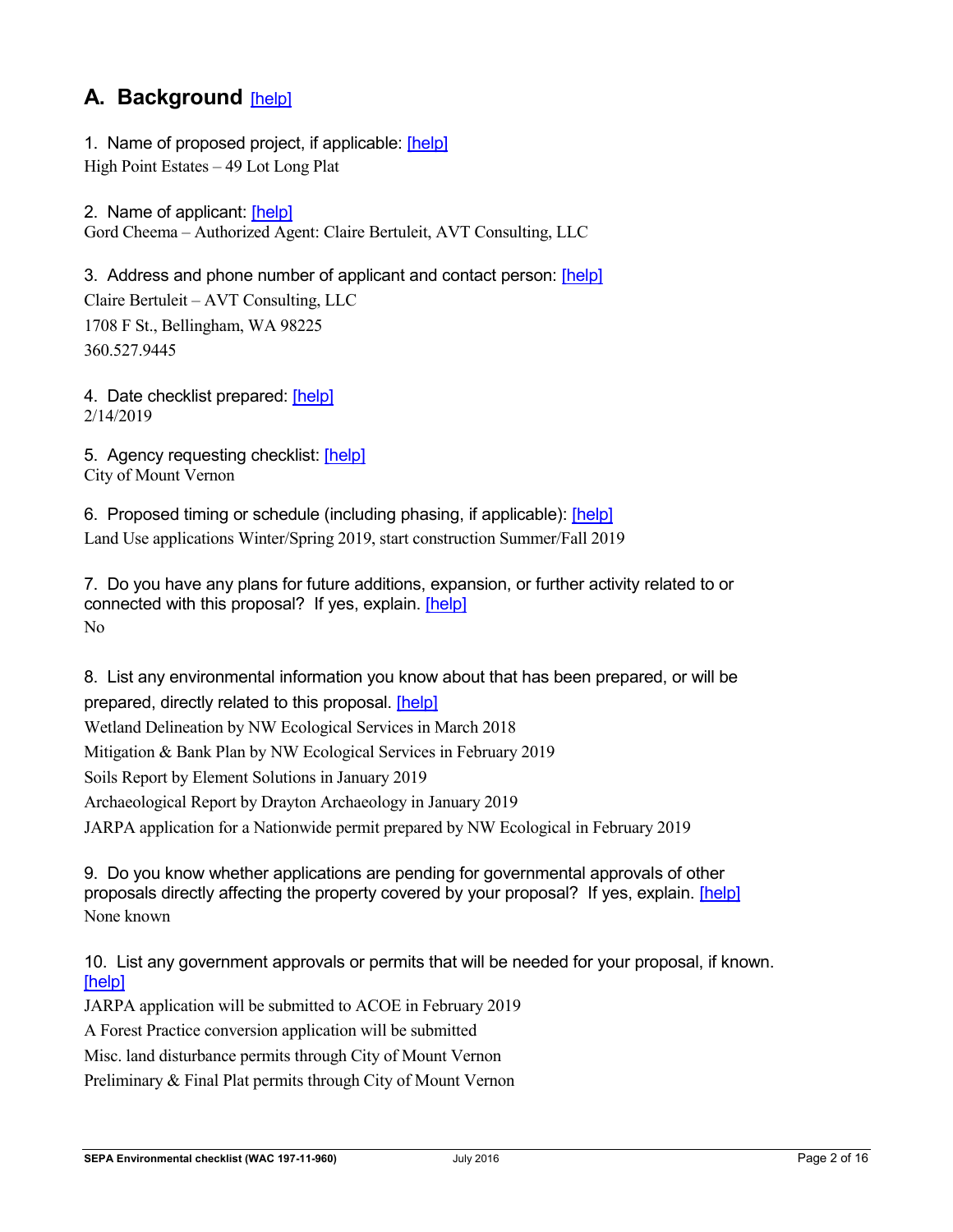11. Give brief, complete description of your proposal, including the proposed uses and the size of the project and site. There are several questions later in this checklist that ask you to describe certain aspects of your proposal. You do not need to repeat those answers on this page. (Lead agencies may modify this form to include additional specific information on project description.) [\[help\]](http://www.ecy.wa.gov/programs/sea/sepa/ChecklistGuidance.html#Background)

The total land area is 665,537 square feet (15.28 acres). A 49-lot subdivision is proposed with two stormwater tracts and internal public roads. Lot sizes range between approximately 7,500 SF – 11,800 SF. Each lot is intended to be developed with a detached single family home and garage.

12. Location of the proposal. Give sufficient information for a person to understand the precise location of your proposed project, including a street address, if any, and section, township, and range, if known. If a proposal would occur over a range of area, provide the range or boundaries of the site(s). Provide a legal description, site plan, vicinity map, and topographic map, if reasonably available. While you should submit any plans required by the agency, you are not required to duplicate maps or detailed plans submitted with any permit applications related to this checklist. [\[help\]](http://www.ecy.wa.gov/programs/sea/sepa/ChecklistGuidance.html#Background)

The subject property is currently comprised of two tax parcels P27513 & P126391 in Skagit County. It is located north off E Division Street in the easternmost City limits of the City of Mount Vernon, WA. It is located within Section 22, Township 34 North, Range 04 East, W.M.

P126391 – Legal Description

The South  $\frac{1}{2}$  of the Southeast  $\frac{1}{4}$  of the Northeast  $\frac{1}{4}$  of Section 22, Township 34, Range 4 Ease, W.M., EXCEPT the West 638.12 feet (as measured perpendicular to the West line): EXCEPT the Mount Vernon-Big Lake County Road running along the Suth line thereof, AND ALSO EXCEPT the East 150 feet of the South 300 feet of the remainder.

P27513 – Legal Description

The East 393.93 feet (as measured perpendicular to and parallel with the East line) of the North ½ of the Southeast ¼ of the Northeast ¼ of Section 22, Township 34 North, Range 4 East, W.M.

Situate in the City of Mount Vernon, County of Skagit, State of Washington.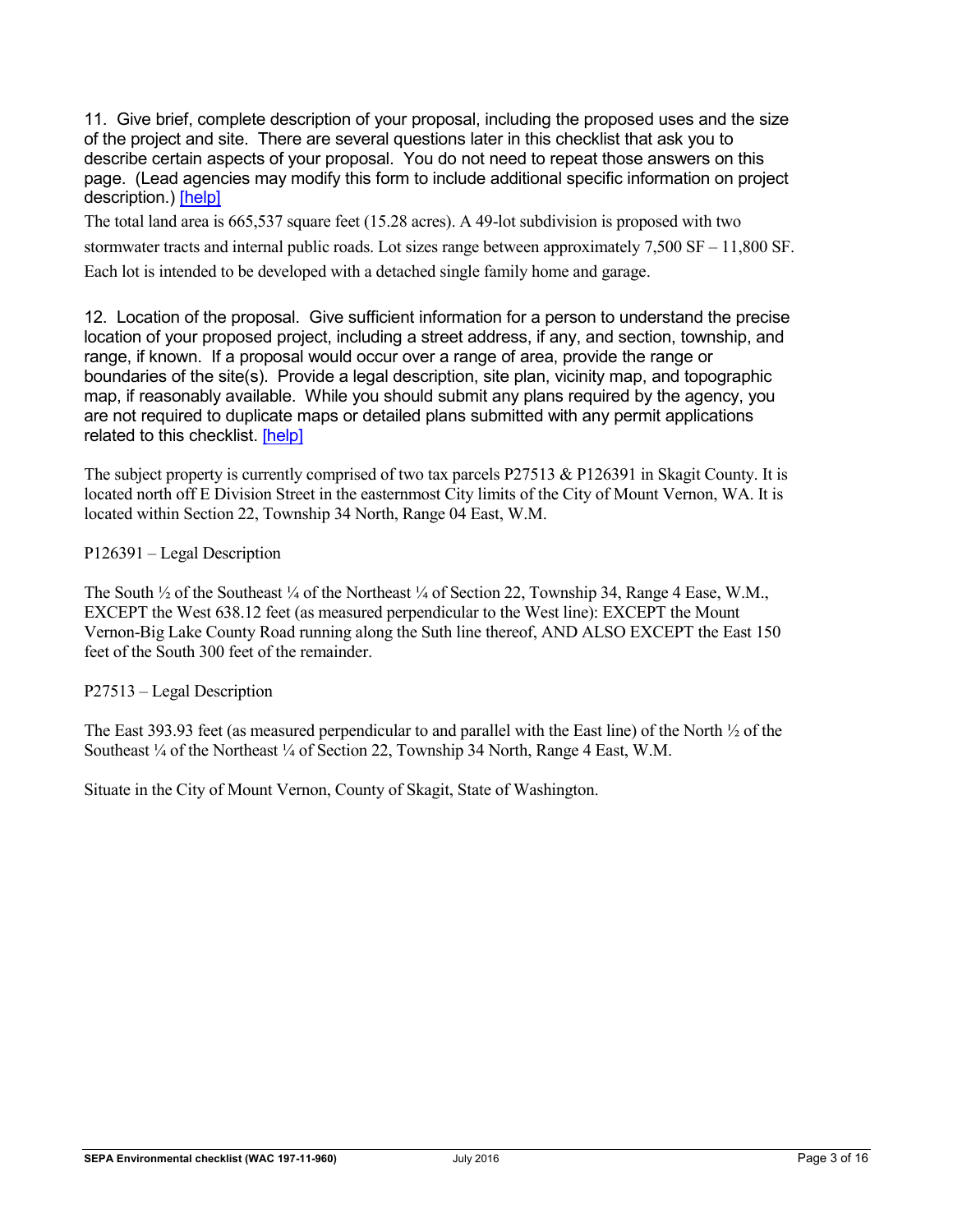# **B. ENVIRONMENTAL ELEMENTS** [\[help\]](http://www.ecy.wa.gov/programs/sea/sepa/ChecklistGuidance.html#EnvironmentalElements)

#### **1. Earth** [\[help\]](http://www.ecy.wa.gov/programs/sea/sepa/ChecklistGuidance.html#Earth)

a. General description of the site: [\[help\]](http://www.ecy.wa.gov/programs/sea/sepa/ChecklistGuidance.html#Earth)

(circle one): Flat, rolling, hilly, steep slopes, mountainous, other \_\_\_\_\_gradually sloping\_\_\_\_

b. What is the steepest slope on the site (approximate percent slope)? [\[help\]](http://www.ecy.wa.gov/programs/sea/sepa/ChecklistGuidance.html#Earth) 10%

- c. What general types of soils are found on the site (for example, clay, sand, gravel, peat, muck)? If you know the classification of agricultural soils, specify them and note any agricultural land of long-term commercial significance and whether the proposal results in removing any of these soils. [\[help\]](http://www.ecy.wa.gov/programs/sea/sepa/ChecklistGuidance.html#Earth)
- Tokul gravelly medial loam as identified by NRCS Soil Classification. Additional analysis is provided in

the Soils Report by Element Solutions.

d. Are there surface indications or history of unstable soils in the immediate vicinity? If so, describe. [\[help\]](http://www.ecy.wa.gov/programs/sea/sepa/ChecklistGuidance.html#Earth)

No.

e. Describe the purpose, type, total area, and approximate quantities and total affected area of any filling, excavation, and grading proposed. Indicate source of fill. [\[help\]](http://www.ecy.wa.gov/programs/sea/sepa/ChecklistGuidance.html#Earth)

Approximate Cut: 25,000 CY

Approximate Fill: 20,000 CY

Fill will be clean backfill from an approved source. Areas of fill are indicated on the civil plans set.

f. Could erosion occur as a result of clearing, construction, or use? If so, generally describe. [\[help\]](http://www.ecy.wa.gov/programs/sea/sepa/ChecklistGuidance.html#Earth)

Minimal erosion could occur during construction from exposed soils and rainfall. Any erosion risk will be mitigated using best management practices and implementing an approved TESC plan. Once completed the project will be developed with homes and impervious surfaces, and the remaining areas will be landscaped, limiting or eliminating the risk of erosion during occupancy.

g. About what percent of the site will be covered with impervious surfaces after project construction (for example, asphalt or buildings)? [\[help\]](http://www.ecy.wa.gov/programs/sea/sepa/ChecklistGuidance.html#Earth) Approximately 30%

h. Proposed measures to reduce or control erosion, or other impacts to the earth, if any: [\[help\]](http://www.ecy.wa.gov/programs/sea/sepa/ChecklistGuidance.html#Earth) Best management practices will be used during construction to minimize and control erosion, including the implementation of an approved TESC plan designed by a licensed civil engineer. A stormwater management and detention system will be built to mitigate stormwater after construction; that system will tie into the existing Municipal storm conveyance system for this area. Vegetation will be retained around the property borders to help prevent additional erosion.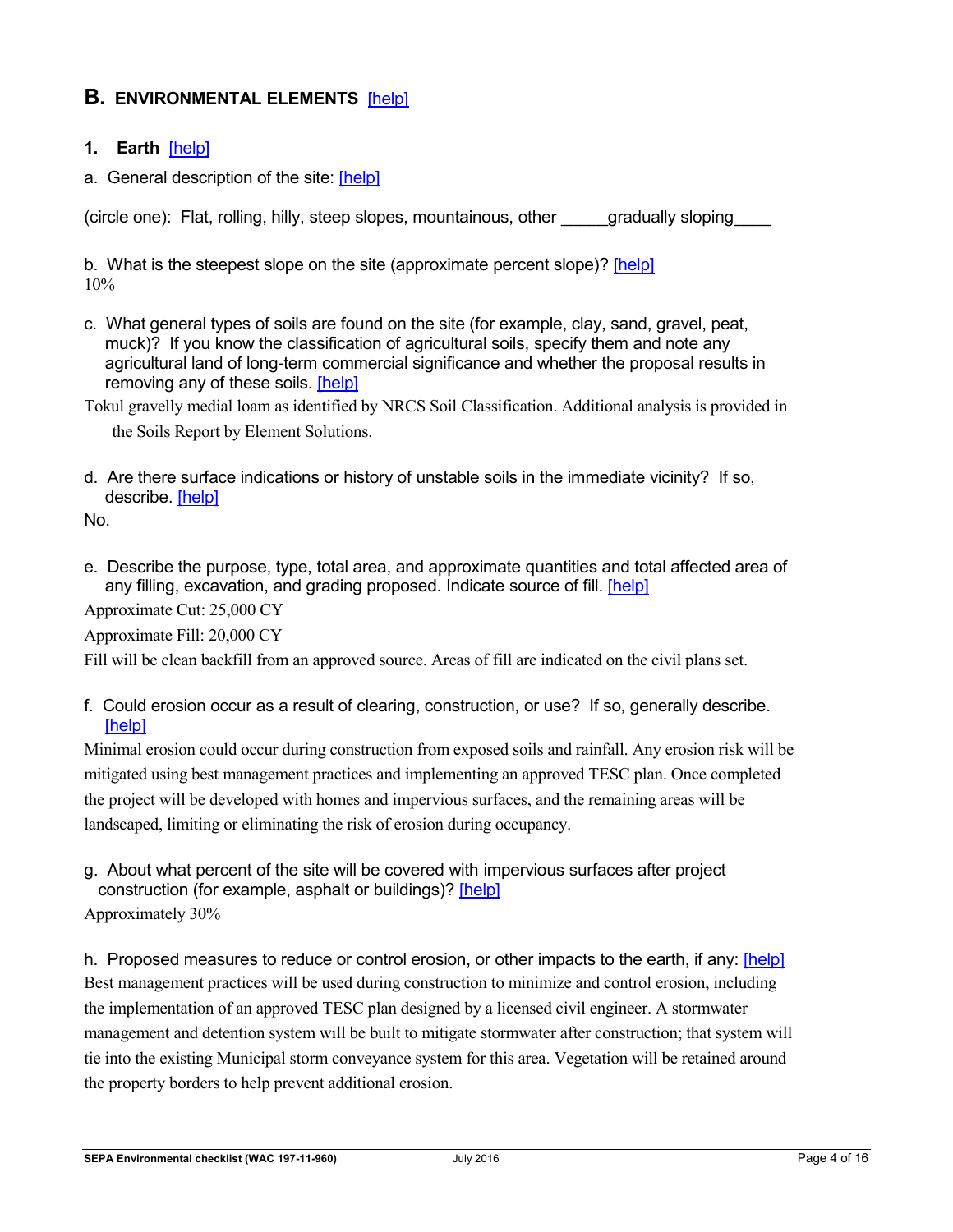## **2. Air** [\[help\]](http://www.ecy.wa.gov/programs/sea/sepa/ChecklistGuidance.html#Air)

a. What types of emissions to the air would result from the proposal during construction, operation, and maintenance when the project is completed? If any, generally describe and give approximate quantities if known. [\[help\]](http://www.ecy.wa.gov/programs/sea/sepa/ChecklistGuidance.html#Air)

Exhaust from construction equipment will be emitted to air during construction. Emissions from vehicles used by residents will occur after occupancy. The houses will adhere to current emissions standards.

b. Are there any off-site sources of emissions or odor that may affect your proposal? If so, generally describe. [\[help\]](http://www.ecy.wa.gov/programs/sea/sepa/ChecklistGuidance.html#Air)

No.

- c. Proposed measures to reduce or control emissions or other impacts to air, if any: [\[help\]](http://www.ecy.wa.gov/programs/sea/sepa/ChecklistGuidance.html#Air) This project will not have significant impacts to air quality. Measures to control emissions include building to the Washington State Energy Code standards, as well as monitoring of construction equipment during construction activity to reduce idling.
- 3. **Water** [\[help\]](http://www.ecy.wa.gov/programs/sea/sepa/ChecklistGuidance.html#Water)
- a. Surface Water:
	- 1) Is there any surface water body on or in the immediate vicinity of the site (including year-round and seasonal streams, saltwater, lakes, ponds, wetlands)? If yes, describe type and provide names. If appropriate, state what stream or river it flows into. [\[help\]](http://www.ecy.wa.gov/programs/sea/sepa/ChecklistGuidance.html#Water)

Yes, several small wetlands are present onsite. These have been delineated and described in the Delineation Report prepared by NW Ecological Services.

2) Will the project require any work over, in, or adjacent to (within 200 feet) the described waters? If yes, please describe and attach available plans. [\[help\]](http://www.ecy.wa.gov/programs/sea/sepa/ChecklistGuidance.html#Water)

Yes, portions of the wetlands will be filled and work will occur adjacent to them. This is shown and quantified on the plat map and described in detail in the Mitigation Report prepared by NW Ecological Services.

- 3) Estimate the amount of fill and dredge material that would be placed in or removed from surface water or wetlands and indicate the area of the site that would be affected. Indicate the source of fill material. [\[help\]](http://www.ecy.wa.gov/programs/sea/sepa/ChecklistGuidance.html#Water)
- Approximately 20,198 SF (0.46 acres) of wetland will be filled. The fill material will be clean fill from an approved source.
- 4) Will the proposal require surface water withdrawals or diversions? Give general description, purpose, and approximate quantities if known. [\[help\]](http://www.ecy.wa.gov/programs/sea/sepa/ChecklistGuidance.html#Water)
- No.
	- 5) Does the proposal lie within a 100-year floodplain? If so, note location on the site plan. [\[help\]](http://www.ecy.wa.gov/programs/sea/sepa/ChecklistGuidance.html#Water)

No.

6) Does the proposal involve any discharges of waste materials to surface waters? If so, describe the type of waste and anticipated volume of discharge. [\[help\]](http://www.ecy.wa.gov/programs/sea/sepa/ChecklistGuidance.html#Water)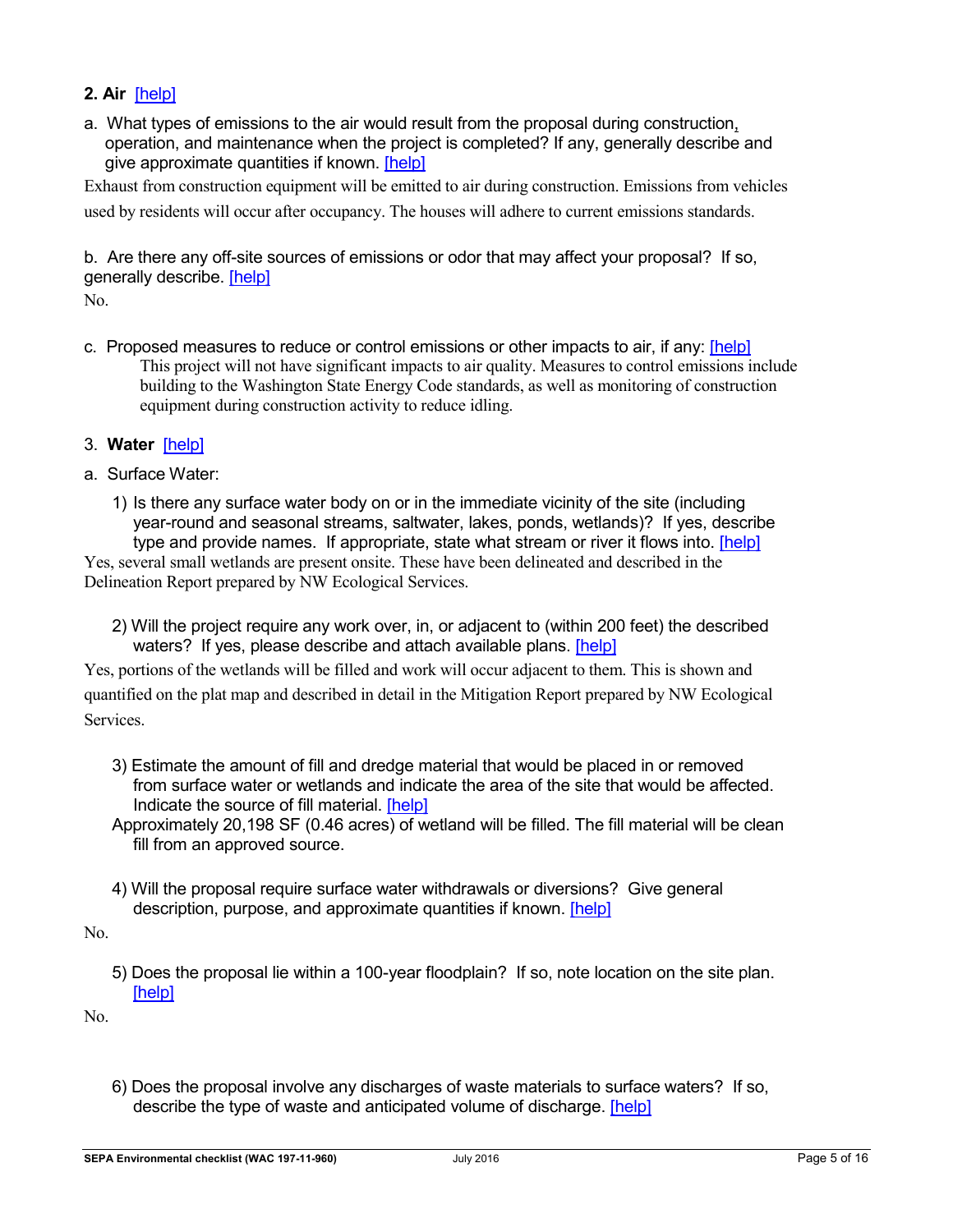No.

- b. Ground Water:
	- 1) Will groundwater be withdrawn from a well for drinking water or other purposes? If so, give a general description of the well, proposed uses and approximate quantities withdrawn from the well. Will water be discharged to groundwater? Give general description, purpose, and approximate quantities if known. [\[help\]](http://www.ecy.wa.gov/programs/sea/sepa/ChecklistGuidance.html#Water)

No, water will be provided by Skagit PUD.

- 2) Describe waste material that will be discharged into the ground from septic tanks or other sources, if any (for example: Domestic sewage; industrial, containing the following chemicals. . . ; agricultural; etc.). Describe the general size of the system, the number of such systems, the number of houses to be served (if applicable), or the number of animals or humans the system(s) are expected to serve. [\[help\]](http://www.ecy.wa.gov/programs/sea/sepa/ChecklistGuidance.html#Water) None, sewer services will be provided by the City of Mount Vernon.
- c. Water runoff (including stormwater):
	- 1) Describe the source of runoff (including storm water) and method of collection and disposal, if any (include quantities, if known). Where will this water flow? Will this water flow into other waters? If so, describe. [\[help\]](http://www.ecy.wa.gov/programs/sea/sepa/ChecklistGuidance.html#Water)

Runoff will be generated from the new improved streets, sidewalks, building roof and also landscaped areas. A civil engineer has assessed the best stormwater management system for the site based on soils and topography. Stormwater and runoff will be collected and treated and will be detained in the two stormwater ponds before connecting to the Municipal stormwater system.

- 2) Could waste materials enter ground or surface waters? If so, generally describe. [\[help\]](http://www.ecy.wa.gov/programs/sea/sepa/ChecklistGuidance.html#Water)
- It is highly unlikely that waste materials could enter ground or surface waters as a cause of this project. Any runoff or stormwater will be collected and treated before dispersing into ground or surface waters.
- 3) Does the proposal alter or otherwise affect drainage patterns in the vicinity of the site? If so, describe. [\[help\]](http://www.ecy.wa.gov/programs/sea/sepa/ChecklistGuidance.html#Water)

The site is currently undeveloped, so the proposed development will slightly alter the drainage patterns. However, the stormwater will be collected, treated, detained and released onsite. The overall drainage pattern will not be significantly altered.

d. Proposed measures to reduce or control surface, ground, and runoff water, and drainage pattern impacts, if any: [\[help\]](http://www.ecy.wa.gov/programs/sea/sepa/ChecklistGuidance.html#Water)

An engineered stormwater management system designed to be consistent with applicable City regulations will be installed and will collect, treat, and detain stormwater before releasing to the Municipal stormwater system.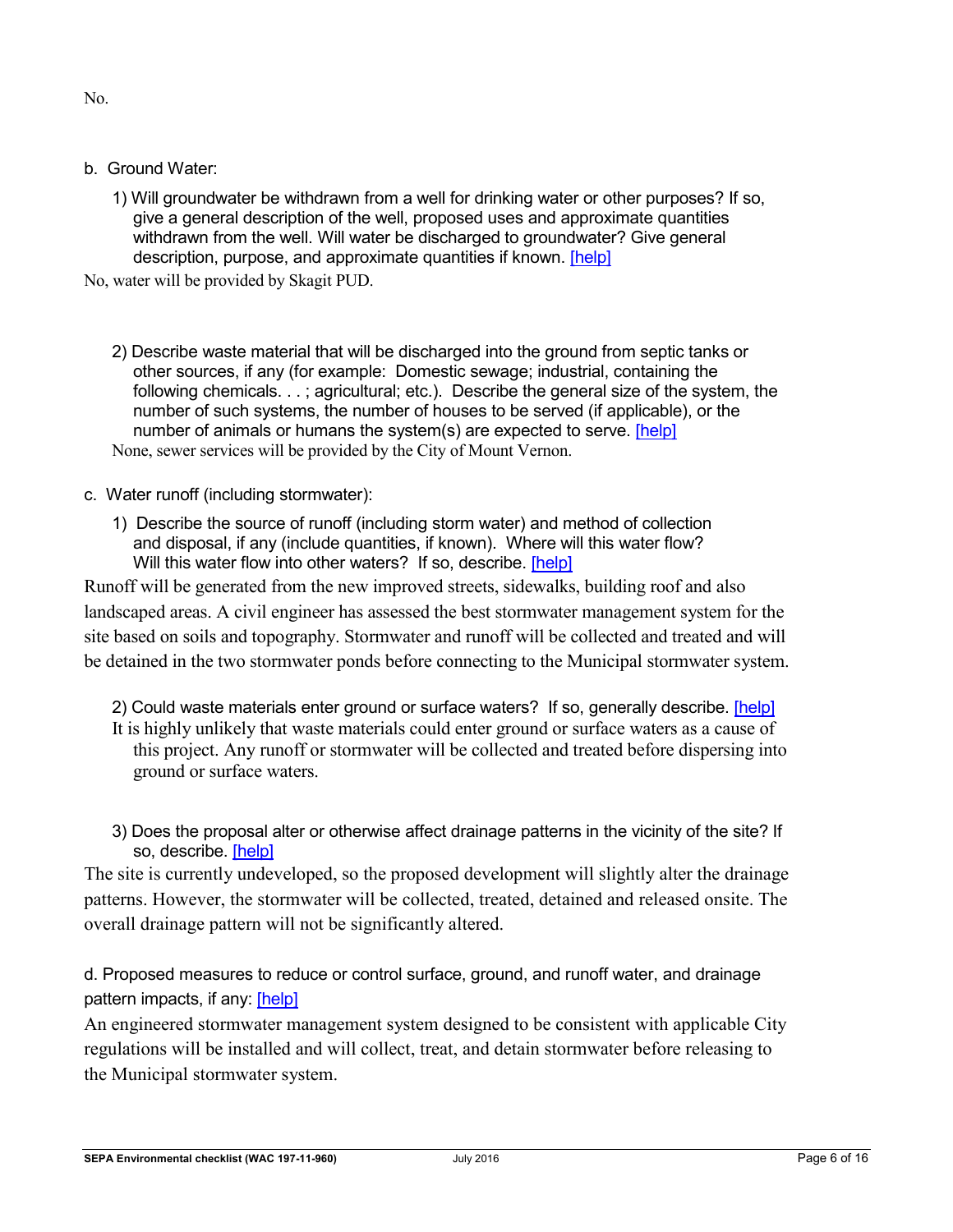### 4. **Plants** [\[help\]](http://www.ecy.wa.gov/programs/sea/sepa/ChecklistGuidance.html#Plants)

- a. Check the types of vegetation found on the site: [\[help\]](http://www.ecy.wa.gov/programs/sea/sepa/ChecklistGuidance.html#Plants)
	- x deciduous tree: alder, maple, aspen, other
	- x evergreen tree: fir, cedar, pine, other
	- \_x\_\_\_shrubs
	- \_\_\_\_grass
	- \_\_\_\_pasture
	- \_\_\_\_crop or grain
	- \_\_\_\_ Orchards, vineyards or other permanent crops.
	- \_\_x\_\_ wet soil plants: cattail, buttercup, bullrush, skunk cabbage, other
	- water plants: water lily, eelgrass, milfoil, other
	- \_\_x\_\_other types of vegetation described in Delineation Report
- b. What kind and amount of vegetation will be removed or altered? [\[help\]](http://www.ecy.wa.gov/programs/sea/sepa/ChecklistGuidance.html#Plants)
- Vegetation will be cleared in the development footprint, approximately 200,000 SF of area will be removed or altered. Vegetation will include evergreen and deciduous trees, secondary forest ground cover, etc.

c. List threatened and endangered species known to be on or near the site. [\[help\]](http://www.ecy.wa.gov/programs/sea/sepa/ChecklistGuidance.html#Plants) None known

d. Proposed landscaping, use of native plants, or other measures to preserve or enhance vegetation on the site, if any: [\[help\]](http://www.ecy.wa.gov/programs/sea/sepa/ChecklistGuidance.html#Plants)

A landscape plan will be prepared by a professional landscape architect and will predominately use native plants.

e. List all noxious weeds and invasive species known to be on or near the site. [\[help\]](http://www.ecy.wa.gov/programs/sea/sepa/ChecklistGuidance.html#Plants) None known

#### 5. **Animals** [\[help\]](http://www.ecy.wa.gov/programs/sea/sepa/apguide/EnvChecklistGuidance.html#Animals)

a. List any birds and other animals which have been observed on or near the site or are known to be on or near the site. [\[help\]](http://www.ecy.wa.gov/programs/sea/sepa/ChecklistGuidance.html#Animals) 

Examples include:

birds: hawk, heron, eagle, songbirds, other: mammals: deer, bear, elk, beaver, other: fish: bass, salmon, trout, herring, shellfish, other

b. List any threatened and endangered species known to be on or near the site. [\[help\]](http://www.ecy.wa.gov/programs/sea/sepa/ChecklistGuidance.html#Animals) None known

c. Is the site part of a migration route? If so, explain. [\[help\]](http://www.ecy.wa.gov/programs/sea/sepa/ChecklistGuidance.html#Animals) The entire property is a part of the Great Western Flyway for migratory birds.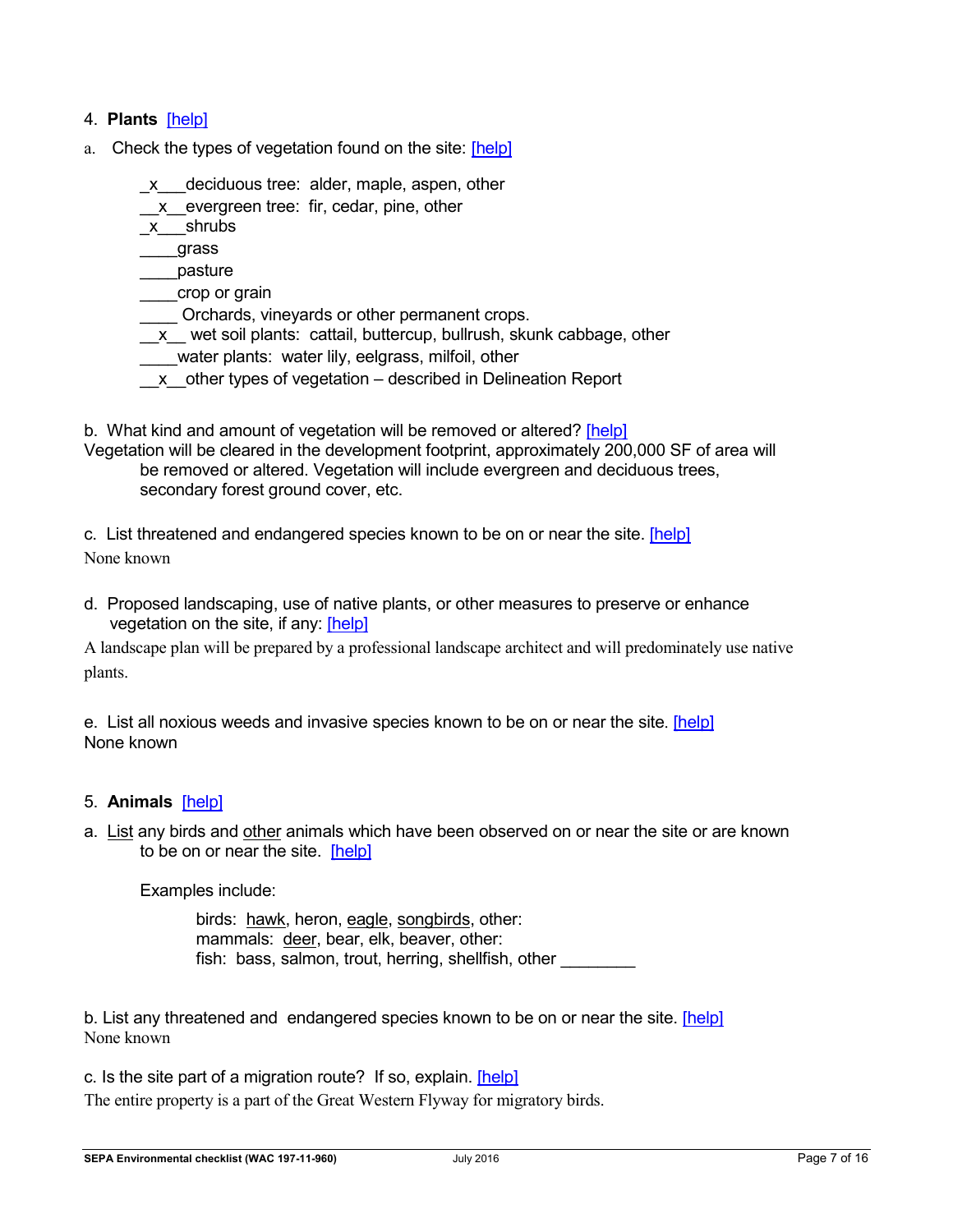d. Proposed measures to preserve or enhance wildlife, if any: [\[help\]](http://www.ecy.wa.gov/programs/sea/sepa/ChecklistGuidance.html#Animals)

Maintain existing and mature vegetation wherever possible and plant native plants throughout the development.

e. List any invasive animal species known to be on or near the site. [\[help\]](http://www.ecy.wa.gov/programs/sea/sepa/ChecklistGuidance.html#Animals) None known.

#### 6. **Energy and Natural Resources** [\[help\]](http://www.ecy.wa.gov/programs/sea/sepa/ChecklistGuidance.html#EnergyNaturalResources)

a. What kinds of energy (electric, natural gas, oil, wood stove, solar) will be used to meet the completed project's energy needs? Describe whether it will be used for heating, manufacturing, etc. [\[help\]](http://www.ecy.wa.gov/programs/sea/sepa/ChecklistGuidance.html#EnergyNaturalResources)

Electricity will be provided by PSE in order to address lighting, cooking and heating/cooling demands. Natural gas may be provided by Cascade Natural Gas.

b. Would your project affect the potential use of solar energy by adjacent properties? If so, generally describe. [\[help\]](http://www.ecy.wa.gov/programs/sea/sepa/ChecklistGuidance.html#EnergyNaturalResources)

No, the appropriate setbacks will be used between this development and adjacent properties and will not affect their potential use of solar energy.

c. What kinds of energy conservation features are included in the plans of this proposal? List other proposed measures to reduce or control energy impacts, if any: [\[help\]](http://www.ecy.wa.gov/programs/sea/sepa/ChecklistGuidance.html#EnergyNaturalResources)

All construction will adhere to the current Washington State energy code standards.

#### 7. **Environmental Health** [\[help\]](http://www.ecy.wa.gov/programs/sea/sepa/ChecklistGuidance.html#EnvironmentalHealth)

a. Are there any environmental health hazards, including exposure to toxic chemicals, risk of fire and explosion, spill, or hazardous waste, that could occur as a result of this proposal? If so, describe. [\[help\]](http://www.ecy.wa.gov/programs/sea/sepa/ChecklistGuidance.html#EnvironmentalHealth)

No. Construction equipment will be monitored as necessary during construction and any oil or other spills will be cleaned up immediately. There will be no toxic or hazardous chemicals used at the property.

1) Describe any known or possible contamination at the site from present or past uses. [\[help\]](http://www.ecy.wa.gov/programs/sea/sepa/ChecklistGuidance.html#EnvironmentalHealth)

None. The site is currently forested.

- 2) Describe existing hazardous chemicals/conditions that might affect project development and design. This includes underground hazardous liquid and gas transmission pipelines located within the project area and in the vicinity. [\[help\]](http://www.ecy.wa.gov/programs/sea/sepa/ChecklistGuidance.html#EnvironmentalHealth) None known
- 3) Describe any toxic or hazardous chemicals that might be stored, used, or produced during the project's development or construction, or at any time during the operating life of the project. [\[help\]](http://www.ecy.wa.gov/programs/sea/sepa/ChecklistGuidance.html#EnvironmentalHealth) None
- 4) Describe special emergency services that might be required. [\[help\]](http://www.ecy.wa.gov/programs/sea/sepa/ChecklistGuidance.html#EnvironmentalHealth)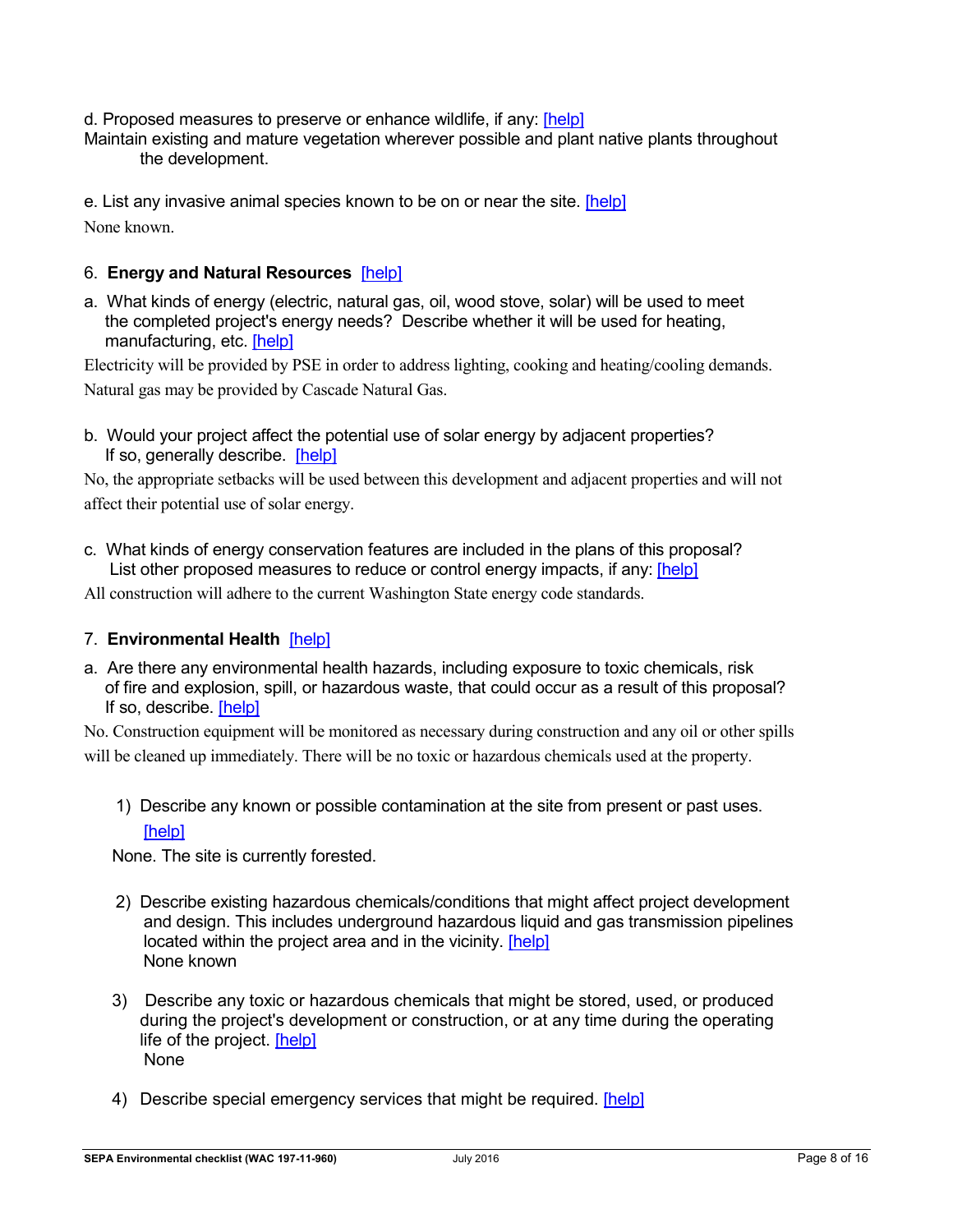Regular police, fire and EMS services will be adequate to serve the facility. The residential building will not generate any extra ordinary impacts on emergency services beyond what is expected from this size and type of project.

- 5) Proposed measures to reduce or control environmental health hazards, if any: [\[help\]](http://www.ecy.wa.gov/programs/sea/sepa/ChecklistGuidance.html#EnvironmentalHealth) No environmental health hazards are associated with this project.
- b.Noise [\[help\]](http://www.ecy.wa.gov/programs/sea/sepa/ChecklistGuidance.html#EnvironmentalHealth)
	- 1) What types of noise exist in the area which may affect your project (for example: traffic, equipment, operation, other)? [\[help\]](http://www.ecy.wa.gov/programs/sea/sepa/ChecklistGuidance.html#EnvironmentalHealth)

The only noise in the area is regular traffic noise from residential streets and E Division St and some potential noise from the adjacent elementary school during operating hours. This should not affect the project.

2) What types and levels of noise would be created by or associated with the project on a short-term or a long-term basis (for example: traffic, construction, operation, other)? Indicate what hours noise would come from the site. [\[help\]](http://www.ecy.wa.gov/programs/sea/sepa/ChecklistGuidance.html#EnvironmentalHealth)

During construction noise from construction equipment and activities will occur. During occupancy noise from regular vehicle traffic and from occupants of the building will occur.

3) Proposed measures to reduce or control noise impacts, if any: [\[help\]](http://www.ecy.wa.gov/programs/sea/sepa/ChecklistGuidance.html#EnvironmentalHealth)

The project will generate new noise impacts for neighboring residents through general occupancy and vehicle use. Landscaping buffers re proposed along the streets to screen neighboring residential users and buffer the noise impact from the streets. This landscaping will help to diffuse noise from residents.

# 8. **Land and Shoreline Use** [\[help\]](http://www.ecy.wa.gov/programs/sea/sepa/ChecklistGuidance.html#LandShorelineUse)

a. What is the current use of the site and adjacent properties? Will the proposal affect current land uses on nearby or adjacent properties? If so, describe. [\[help\]](http://www.ecy.wa.gov/programs/sea/sepa/ChecklistGuidance.html#LandShorelineUse)

The site is currently vacant and forested. The proposal is consistent with current uses on adjacent properties.

- b. Has the project site been used as working farmlands or working forest lands? If so, describe. How much agricultural or forest land of long-term commercial significance will be converted to other uses as a result of the proposal, if any? If resource lands have not been designated, how many acres in farmland or forest land tax status will be converted to nonfarm or nonforest use? [\[help\]](http://www.ecy.wa.gov/programs/sea/sepa/ChecklistGuidance.html#LandShorelineUse)
- The project site is covered in forest, but is not a designated working forest or resource land. The land is not currently taxed as a forest use.
	- 1) Will the proposal affect or be affected by surrounding working farm or forest land normal business operations, such as oversize equipment access, the application of pesticides, tilling, and harvesting? If so, how: [\[help\]](http://www.ecy.wa.gov/programs/sea/sepa/ChecklistGuidance.html#LandShorelineUse)

No, single-family residential development will not affect surrounding properties.

c. Describe any structures on the site. [\[help\]](http://www.ecy.wa.gov/programs/sea/sepa/ChecklistGuidance.html#LandShorelineUse) None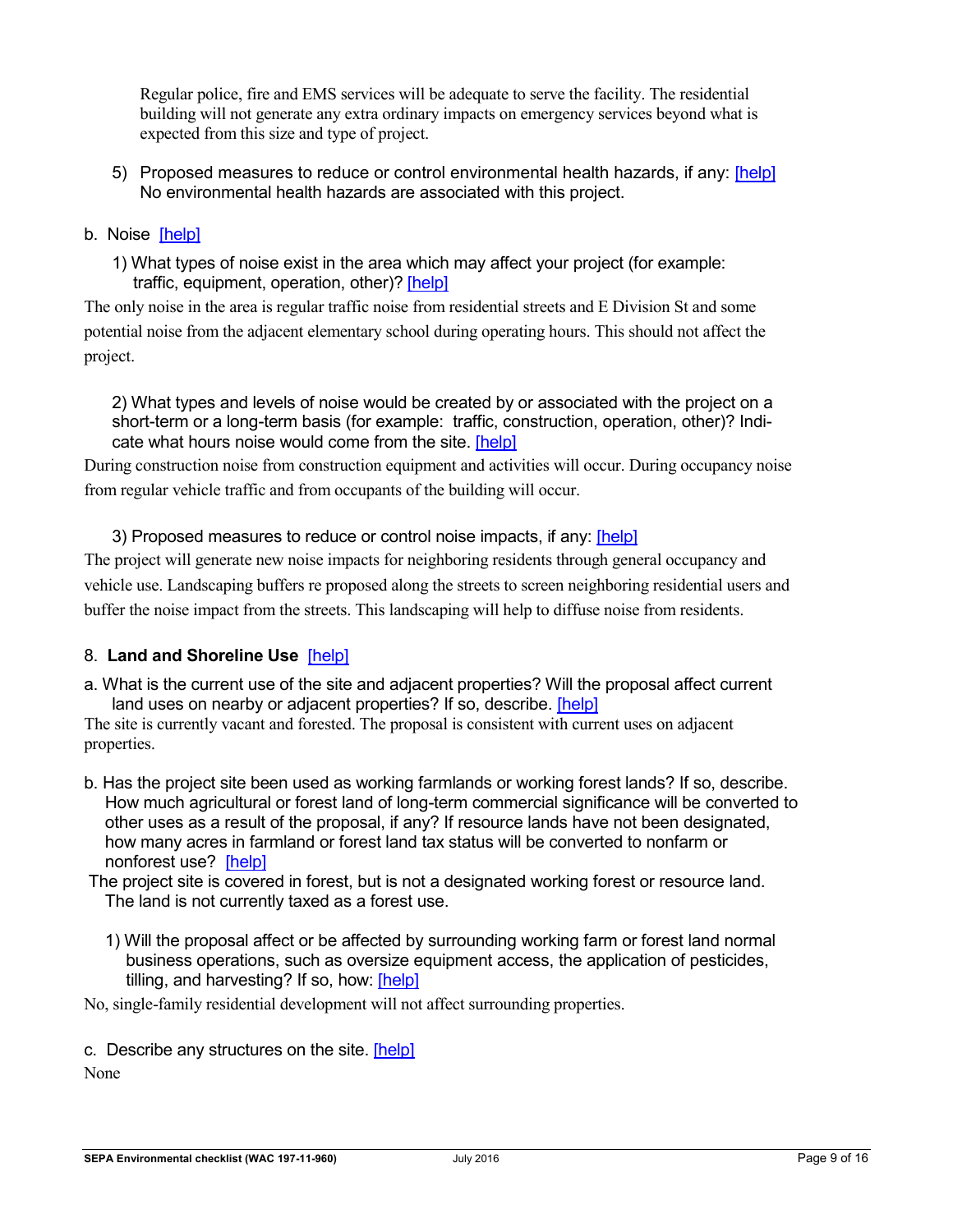d. Will any structures be demolished? If so, what? [\[help\]](http://www.ecy.wa.gov/programs/sea/sepa/ChecklistGuidance.html#LandShorelineUse) N/A

e. What is the current zoning classification of the site? [\[help\]](http://www.ecy.wa.gov/programs/sea/sepa/ChecklistGuidance.html#LandShorelineUse)

R-1, 4.0, Single-Family Residential

f. What is the current comprehensive plan designation of the site? [\[help\]](http://www.ecy.wa.gov/programs/sea/sepa/ChecklistGuidance.html#LandShorelineUse) Residential

g. If applicable, what is the current shoreline master program designation of the site? [\[help\]](http://www.ecy.wa.gov/programs/sea/sepa/ChecklistGuidance.html#LandShorelineUse) N/A

h. Has any part of the site been classified as a critical area by the city or county? If so, specify. [\[help\]](http://www.ecy.wa.gov/programs/sea/sepa/ChecklistGuidance.html#LandShorelineUse)

Critical areas have been identified by the applicant. See attached delineation plan.

i. Approximately how many people would reside or work in the completed project? [\[help\]](http://www.ecy.wa.gov/programs/sea/sepa/ChecklistGuidance.html#LandShorelineUse)

49 single family homes of approximately 1,500 SF in size are proposed. Approximately 100-150 people would reside in the development when the project is complete.

j. Approximately how many people would the completed project displace? [\[help\]](http://www.ecy.wa.gov/programs/sea/sepa/ChecklistGuidance.html#LandShorelineUse) None

k. Proposed measures to avoid or reduce displacement impacts, if any: [\[help\]](http://www.ecy.wa.gov/programs/sea/sepa/ChecklistGuidance.html#LandShorelineUse) N/A

- L. Proposed measures to ensure the proposal is compatible with existing and projected land uses and plans, if any: [\[help\]](http://www.ecy.wa.gov/programs/sea/sepa/ChecklistGuidance.html#LandShorelineUse)
- The existing land use is designated for single-family residential. The proposed development is and will be consistent with the land use.
- m. Proposed measures to reduce or control impacts to agricultural and forest lands of long-term commercial significance, if any: [\[help\]](http://www.ecy.wa.gov/programs/sea/sepa/ChecklistGuidance.html#LandShorelineUse)

None.

- 9. **Housing** [\[help\]](http://www.ecy.wa.gov/programs/sea/sepa/ChecklistGuidance.html#Housing)
- a. Approximately how many units would be provided, if any? Indicate whether high, middle, or low-income housing. [\[help\]](http://www.ecy.wa.gov/programs/sea/sepa/ChecklistGuidance.html#Housing)
- 49 middle-income houses
- b. Approximately how many units, if any, would be eliminated? Indicate whether high, middle, or low-income housing. [\[help\]](http://www.ecy.wa.gov/programs/sea/sepa/ChecklistGuidance.html#Housing)

None

c. Proposed measures to reduce or control housing impacts, if any: [\[help\]](http://www.ecy.wa.gov/programs/sea/sepa/ChecklistGuidance.html#Housing) N/A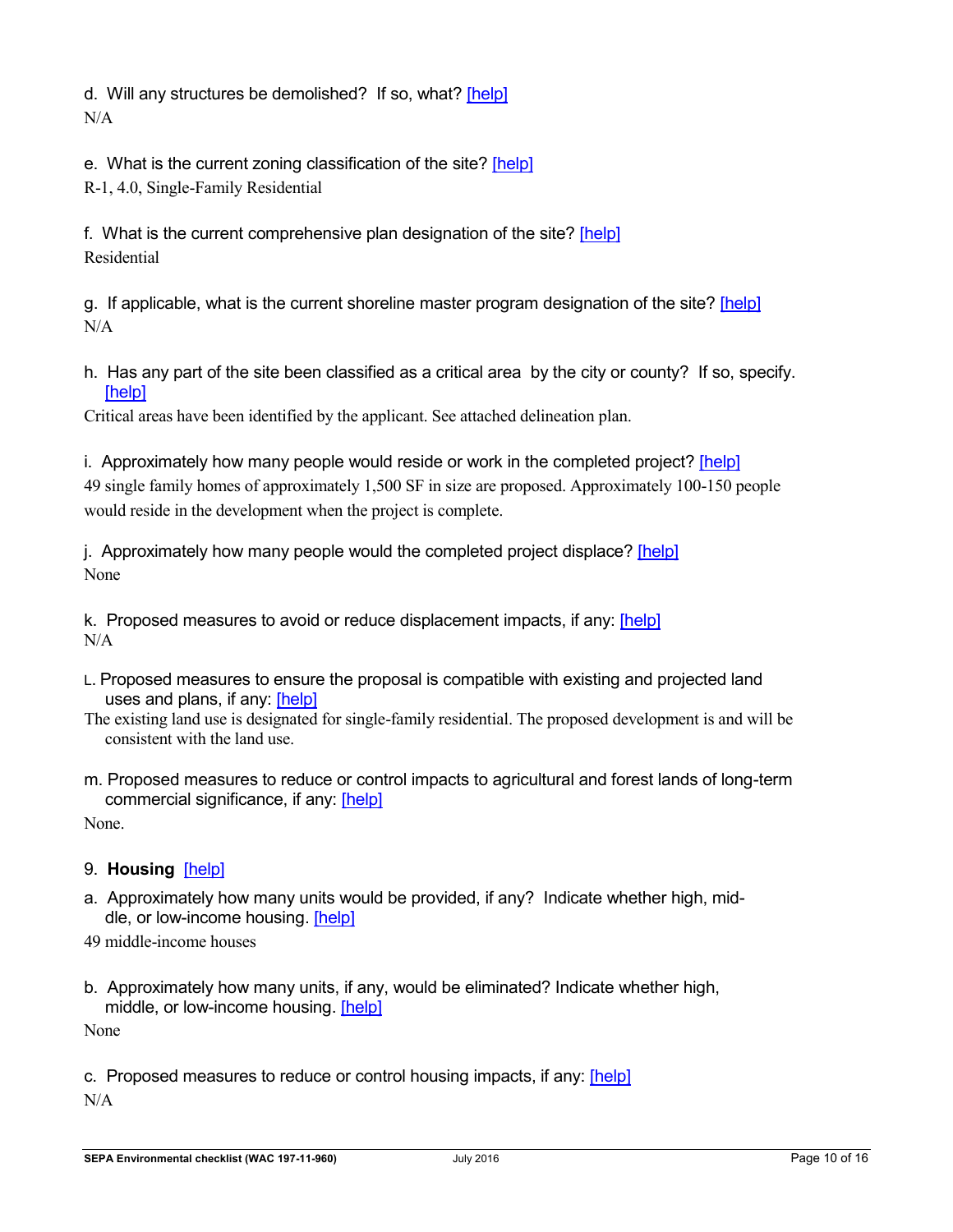## 10. **Aesthetics** [\[help\]](http://www.ecy.wa.gov/programs/sea/sepa/ChecklistGuidance.html#Aesthetics)

a. What is the tallest height of any proposed structure(s), not including antennas; what is the principal exterior building material(s) proposed? [\[help\]](http://www.ecy.wa.gov/programs/sea/sepa/ChecklistGuidance.html#Aesthetics)

The houses will be 2-stories in height and comply with the City's height limitations

b. What views in the immediate vicinity would be altered or obstructed? [\[help\]](http://www.ecy.wa.gov/programs/sea/sepa/ChecklistGuidance.html#Aesthetics) None

b. Proposed measures to reduce or control aesthetic impacts, if any: [\[help\]](http://www.ecy.wa.gov/programs/sea/sepa/ChecklistGuidance.html#Aesthetics) A sampling of the proposed houses and their designs will be submitted to the City of Mount Vernon for design review.

#### 11. **Light and Glare** [\[help\]](http://www.ecy.wa.gov/programs/sea/sepa/ChecklistGuidance.html#LightGlare)

a. What type of light or glare will the proposal produce? What time of day would it mainly occur? [\[help\]](http://www.ecy.wa.gov/programs/sea/sepa/ChecklistGuidance.html#LightGlare)

Downward-facing or shielded lights will be used around the exterior of the houses. These lights will not produce glare. Lights from individual unit windows should not be visible, due to the setbacks between neighboring properties.

b. Could light or glare from the finished project be a safety hazard or interfere with views? [\[help\]](http://www.ecy.wa.gov/programs/sea/sepa/ChecklistGuidance.html#LightGlare) No

c. What existing off-site sources of light or glare may affect your proposal? [\[help\]](http://www.ecy.wa.gov/programs/sea/sepa/ChecklistGuidance.html#LightGlare) Minimal lighting from the school facility or neighboring residential development could spill on the site. This should not affect the project.

d. Proposed measures to reduce or control light and glare impacts, if any: [\[help\]](http://www.ecy.wa.gov/programs/sea/sepa/ChecklistGuidance.html#LightGlare) Use downward facing or shielded lights to reduce glare.

#### 12. **Recreation** [\[help\]](http://www.ecy.wa.gov/programs/sea/sepa/ChecklistGuidance.html#Recreation)

a. What designated and informal recreational opportunities are in the immediate vicinity? [\[help\]](http://www.ecy.wa.gov/programs/sea/sepa/ChecklistGuidance.html#Recreation) Several small parks are within walking distance from the proposed development. Little Mountain Park is a large natural outdoor recreation area within a 10-min drive of the project.

b. Would the proposed project displace any existing recreational uses? If so, describe. [\[help\]](http://www.ecy.wa.gov/programs/sea/sepa/ChecklistGuidance.html#Recreation) No. The property is private and currently non used.

c. Proposed measures to reduce or control impacts on recreation, including recreation opportunities to be provided by the project or applicant, if any: [\[help\]](http://www.ecy.wa.gov/programs/sea/sepa/ChecklistGuidance.html#Recreation)

N/A

#### 13. **Historic and cultural preservation** [\[help\]](http://www.ecy.wa.gov/programs/sea/sepa/ChecklistGuidance.html#HistoricCulturalPreservation)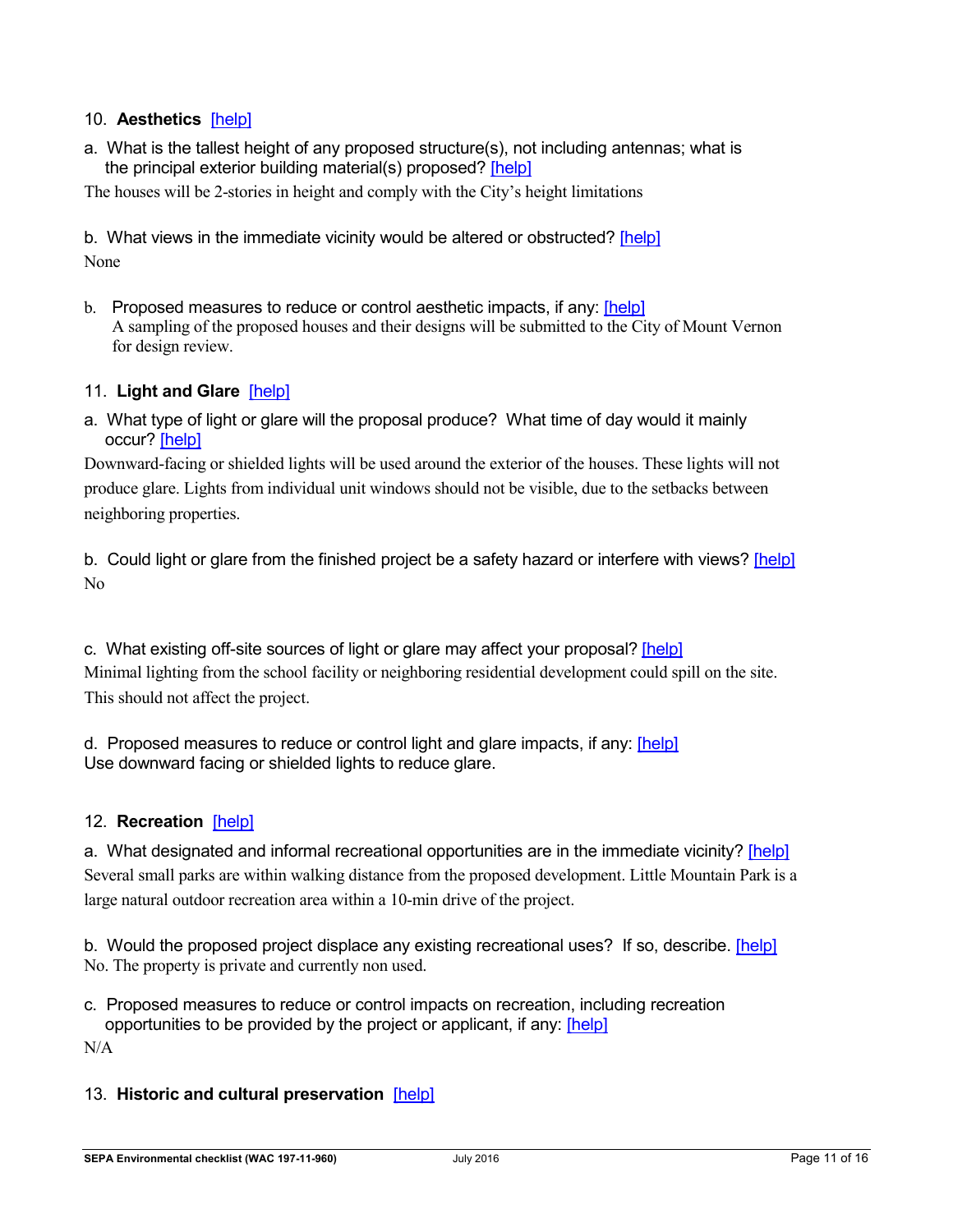a. Are there any buildings, structures, or sites, located on or near the site that are over 45 years old listed in or eligible for listing in national, state, or local preservation registers ? If so, specifically describe. [\[help\]](http://www.ecy.wa.gov/programs/sea/sepa/ChecklistGuidance.html#HistoricCulturalPreservation)

NO.

- b. Are there any landmarks, features, or other evidence of Indian or historic use or occupation? This may include human burials or old cemeteries. Are there any material evidence, artifacts, or areas of cultural importance on or near the site? Please list any professional studies conducted at the site to identify such resources. [\[help\]](http://www.ecy.wa.gov/programs/sea/sepa/ChecklistGuidance.html#HistoricCulturalPreservation)
- No. An archaeological study was done by Drayton Archaeology and no evidence of historic occupation was found.
- c. Describe the methods used to assess the potential impacts to cultural and historic resources on or near the project site. Examples include consultation with tribes and the department of archeology and historic preservation, archaeological surveys, historic maps, GIS data, etc. [\[help\]](http://www.ecy.wa.gov/programs/sea/sepa/ChecklistGuidance.html#HistoricCulturalPreservation)

See attached report from Drayton Archaeology.

d. Proposed measures to avoid, minimize, or compensate for loss, changes to, and disturbance to resources. Please include plans for the above and any permits that may be required. [\[help\]](http://www.ecy.wa.gov/programs/sea/sepa/ChecklistGuidance.html#HistoricCulturalPreservation) None

### 14. **Transportation** [\[help\]](http://www.ecy.wa.gov/programs/sea/sepa/ChecklistGuidance.html#Transportation)

- a. Identify public streets and highways serving the site or affected geographic area and describe proposed access to the existing street system. Show on site plans, if any. [\[help\]](http://www.ecy.wa.gov/programs/sea/sepa/ChecklistGuidance.html#Transportation)
- E Division Street will provide access to the site, as shown on the site plan.
- b. Is the site or affected geographic area currently served by public transit? If so, generally describe. If not, what is the approximate distance to the nearest transit stop? [\[help\]](http://www.ecy.wa.gov/programs/sea/sepa/ChecklistGuidance.html#Transportation)

Public transportation is available on E Division St, with the nearest transit stop less than  $\frac{1}{4}$  mile away.

c. How many additional parking spaces would the completed project or non-project proposal have? How many would the project or proposal eliminate? [\[help\]](http://www.ecy.wa.gov/programs/sea/sepa/ChecklistGuidance.html#Transportation)

Approximately 196 parking spaces would be provided on individual lots and additional street parking will be available. None eliminated.

d. Will the proposal require any new or improvements to existing roads, streets, pedestrian, bicycle or state transportation facilities, not including driveways? If so, generally describe (indicate whether public or private). [\[help\]](http://www.ecy.wa.gov/programs/sea/sepa/ChecklistGuidance.html#Transportation)

YES, NEW ROADS ARE PROPOSED FOR THIS DEVELOPMENT. SEE ATTACHED CIVIL PLANS FOR DETAIL.

e. Will the project or proposal use (or occur in the immediate vicinity of) water, rail, or air transportation? If so, generally describe. [\[help\]](http://www.ecy.wa.gov/programs/sea/sepa/ChecklistGuidance.html#Transportation)

No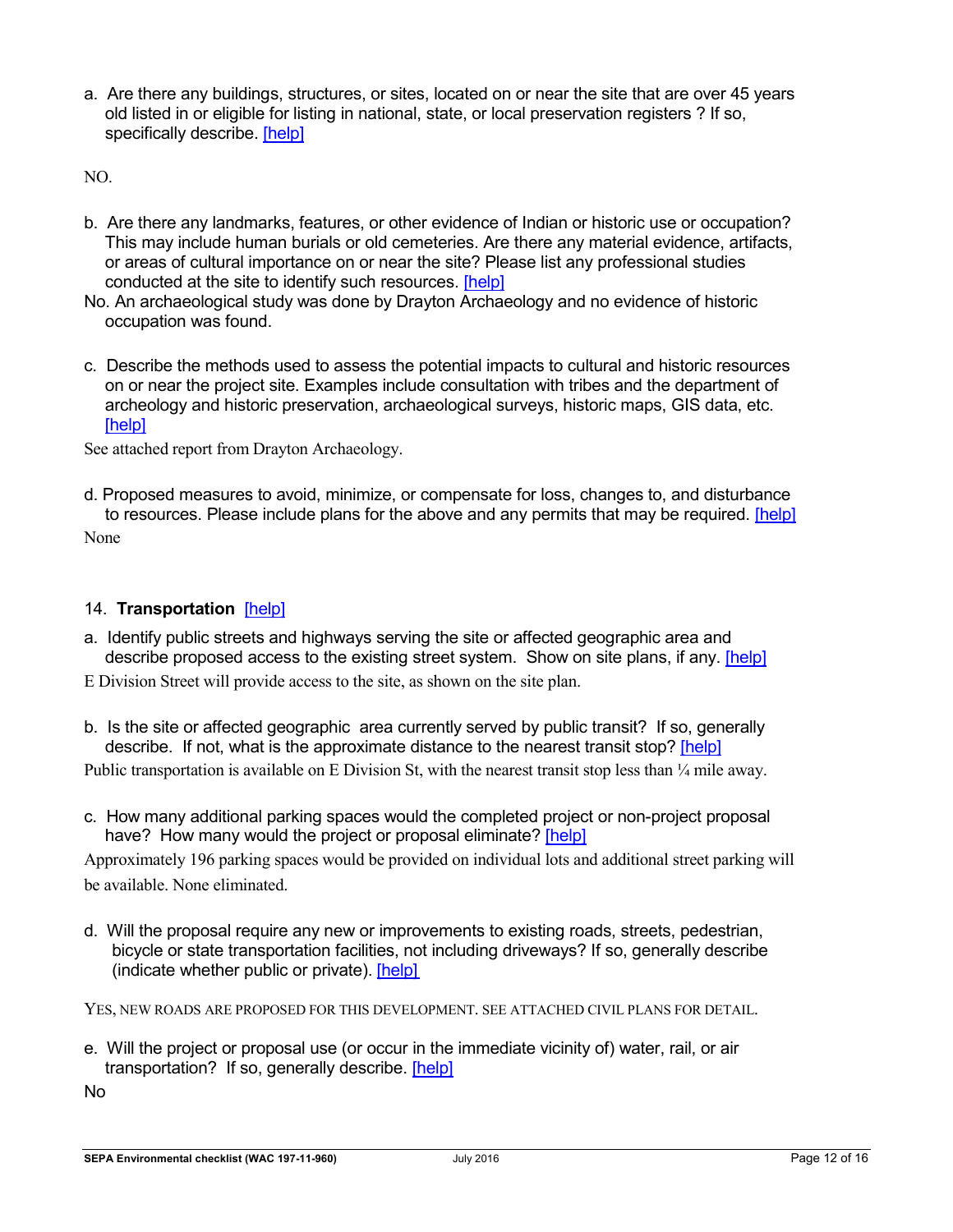f. How many vehicular trips per day would be generated by the completed project or proposal? If known, indicate when peak volumes would occur and what percentage of the volume would be trucks (such as commercial and nonpassenger vehicles). What data or transportation models were used to make these estimates? [\[help\]](http://www.ecy.wa.gov/programs/sea/sepa/ChecklistGuidance.html#Transportation)

Approximately 48.51 new vehicle trips will be generated from this proposal. This is based on the ITE trip generation manual with Single-Family Home at 0.99/unit.

g. Will the proposal interfere with, affect or be affected by the movement of agricultural and forest products on roads or streets in the area? If so, generally describe. [\[help\]](http://www.ecy.wa.gov/programs/sea/sepa/ChecklistGuidance.html#Transportation) No

h. Proposed measures to reduce or control transportation impacts, if any: [\[help\]](http://www.ecy.wa.gov/programs/sea/sepa/ChecklistGuidance.html#Transportation) Transportation Impact Fees paid to the City of Mount Vernon

## 15. **Public Services** [\[help\]](http://www.ecy.wa.gov/programs/sea/sepa/ChecklistGuidance.html#PublicServices)

a. Would the project result in an increased need for public services (for example: fire protection, police protection, public transit, health care, schools, other)? If so, generally describe. [\[help\]](http://www.ecy.wa.gov/programs/sea/sepa/ChecklistGuidance.html#PublicServices) The project will generate demand for police, fire, EMS and other services consistent with the number of

residential units. The amount of units will not significantly increase the need for public services.

b. Proposed measures to reduce or control direct impacts on public services, if any. [\[help\]](http://www.ecy.wa.gov/programs/sea/sepa/ChecklistGuidance.html#PublicServices) Payment of school, park, traffic and other impact fees, building permit fees, storm water impact fees and general property taxes will help to offset impacts on public services.

#### 16. **Utilities** [\[help\]](http://www.ecy.wa.gov/programs/sea/sepa/ChecklistGuidance.html#Utilities)

a. Circle utilities currently available at the site: [\[help\]](http://www.ecy.wa.gov/programs/sea/sepa/ChecklistGuidance.html#Utilities) electricity, natural gas, water, refuse service, telephone, sanitary sewer, septic system, other \_\_\_\_\_\_\_\_\_\_\_

None at site, but electricity, water, telephone, sewer, and gas are available to extend nearby

b. Describe the utilities that are proposed for the project, the utility providing the service, and the general construction activities on the site or in the immediate vicinity which might be needed. [\[help\]](http://www.ecy.wa.gov/programs/sea/sepa/ChecklistGuidance.html#Utilities)

Electricity – PSE, Natural Gas – Cascade Natural Gas, Water – Skagit PUD, Sewer – City, Garbage – City, Recycling & Yard Waste – Waste Management, Communications – Comcast and other fiber optic/telephone providers.